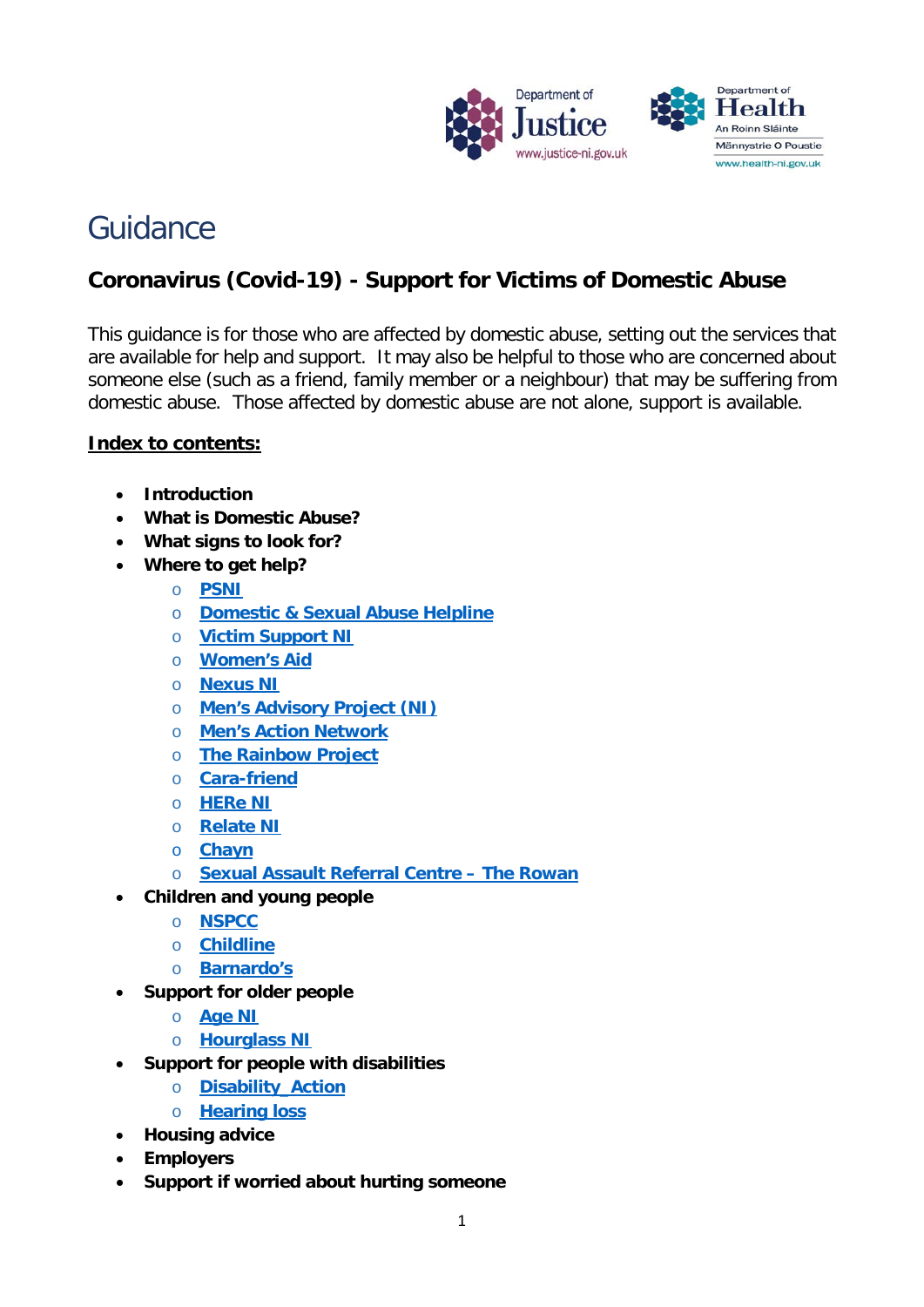# **Introduction**

We are conscious of the impact Covid-19 is having on victims of domestic abuse (including domestic violence) and their greater vulnerability, given the current government restrictions on staying at home and self-isolation. It is important that those suffering from abuse, violence or a threat of violence in their home reach out and seek help.

Steps have been taken to ensure that support, advice and accommodation remain available as needed, and we are actively seeking to raise awareness of the support and help available to victims. Media campaigns have been re-launched by the Department of Justice and PSNI i.e. 'See the Signs' and 'Behind Closed doors' and information provided on the 24-hour Domestic and Sexual Abuse Helpline, all to raise awareness of the issue of domestic abuse and to reassure those suffering from this that help remains available.

The courts, whose services have been severely impacted by the pandemic, continue to offer emergency applications through their Family Proceedings courts, to include Non-molestation Orders and Restraining Orders etc.

Anyone can become a victim of domestic abuse, regardless of gender, age, ability, sexual orientation or ethnicity and the safety and well-being of everyone who is at risk of experiencing domestic abuse is a priority for us. Anyone who is suffering domestic abuse or is fearful for themselves or others will be supported by key organisations throughout Northern Ireland during the Covid-19 outbreak.

People's day to day lives have changed drastically, we are all staying home as much as possible to help save lives and protect the health service, but we acknowledge home is not always a safe place, especially for those men, women and children experiencing, or at risk of, domestic abuse.

For anyone who feels they are at risk of domestic abuse, the order to stay at home will have increased their anxiety and fears and we want to assure everyone in this position they are not alone, and that support continues to be available 24/7, including police response, online support, helplines, refuges, emergency accommodation and other services, during this pandemic.

As reported in the media, there has been an increase in calls to the police, as well as the 24hr Domestic and Sexual Abuse Helpline, concerning domestic abuse during the period of restrictions on movement within Northern Ireland. There is also the concern that there may be even more incidents not being reported. The police would encourage anyone experiencing any form of domestic abuse to get in touch with them or one of the specialist organisations, many of which are listed below.

There is never an excuse for domestic abuse, no matter what the circumstances are, and help and support is available.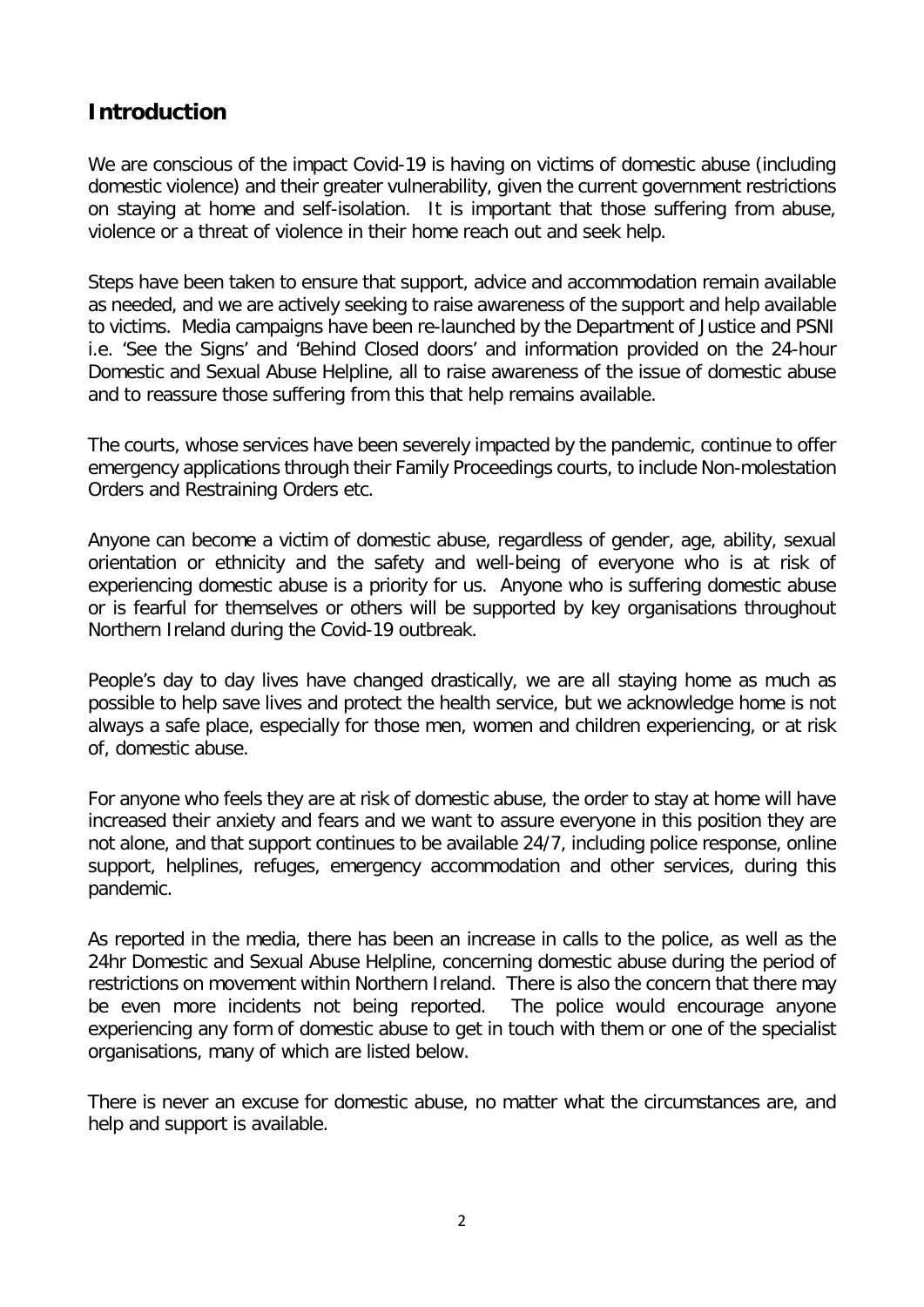### **The household isolation instruction introduced as a result of the COVID-19 outbreak does not apply if someone needs to leave their home to escape domestic abuse.**

The support of family, friends, neighbours and community groups can be a vital lifeline to those living with domestic abuse. Those who are worried that someone they know may be a victim or at risk of domestic abuse should reassure them that the police and support services are still there to help and direct them to sources of support.

The government supports and funds several charities and organisations who can provide advice and guidance and we remain in regular contact with them during this challenging time to ensure they have the support needed to deliver their vital services.

### **What is domestic abuse?**

Domestic abuse is defined as any violent behaviour within a family or relationship, as well as emotional abuse. This would apply to relationships between a couple or one family member abusing another.

It is important to remember that someone does not have to be physically harmed (pushed, hit, punched, kicked, choked etc.) to be abused. Domestic abuse can include, but is not limited to:

- coercive control and 'gaslighting' (gaslighting occurs when an abuser manipulates information in such a way as to make their victim question their sanity)
- financial/economic abuse
- online/digital abuse
- verbal abuse
- emotional abuse
- sexual abuse
- honour based violence and forced marriage

Legislation is being taken forward in Northern Ireland to ensure that these types of domestic abuse will be illegal.

### **What signs to look for?**

There are often signs that someone is a victim of domestic abuse. These include the individual: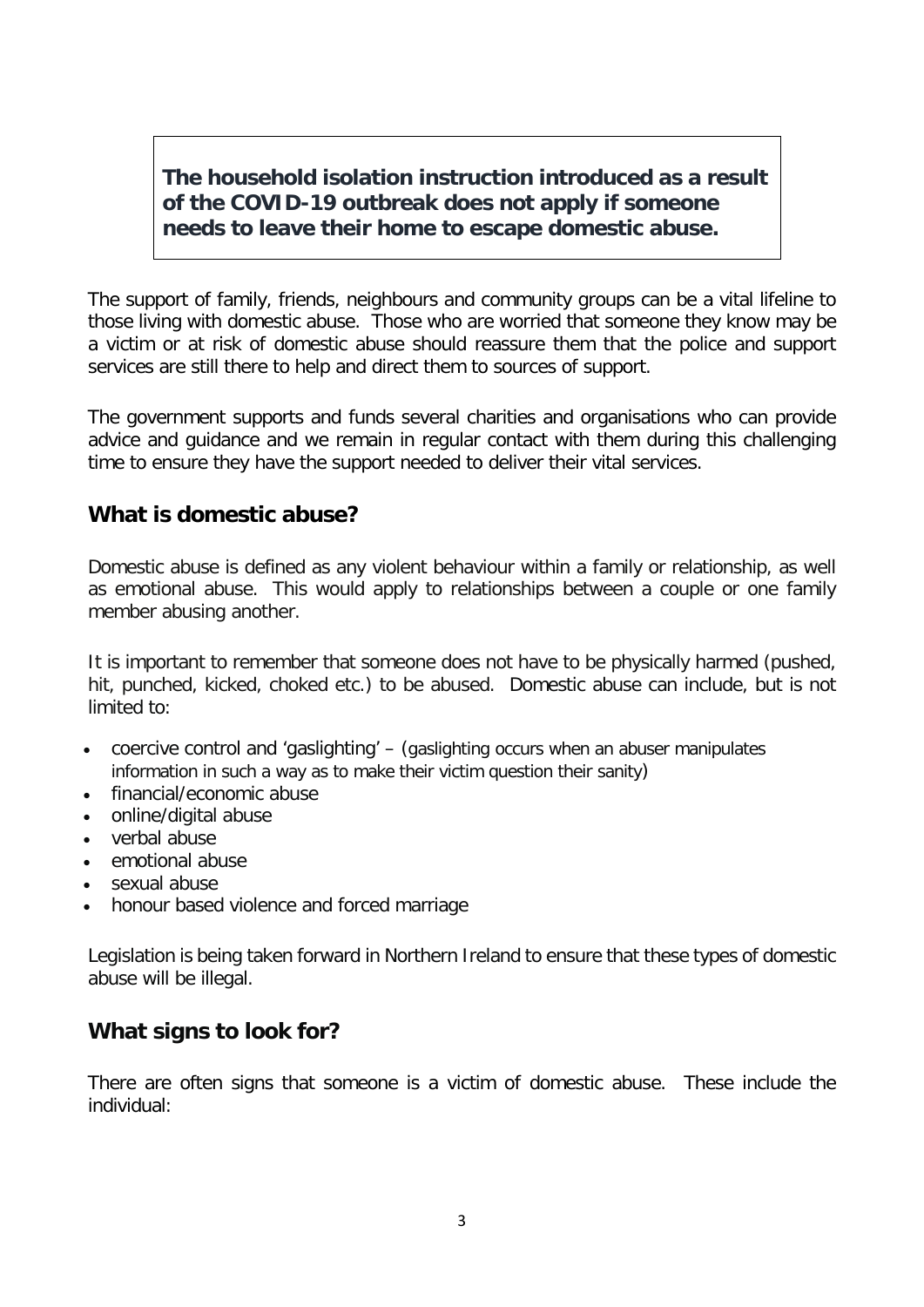- being withdrawn
- having bruises or unexplained/frequent injuries
- having heightened anxiety or fearfulness
- having their finances controlled
- not being allowed to leave the house
- having their technology use, such as social media platforms, monitored.

Friends and family should be aware that physical injuries may not always be visible.

#### **Where to get help**

It is important that those who are being abused, or are worried that they may commit domestic abuse, tell someone. The police will take this seriously and should be the first port of call for those who feel confident enough to speak to them. They can be contacted as set out below.

**Boots pharmacies**, throughout Northern Ireland, now offer a safe space for people living with domestic abuse. Those needing help can ask staff at their counters to use the consultation room and from there they will be able to contact services for help and advice.

Those who suspect that a friend, neighbour or someone in their community is a victim of domestic abuse should report suspicions to the police. This may save someone's life or prevent serious harm occurring.

#### <span id="page-3-0"></span>**The Police Service for Northern Ireland (PSNI)**

The PSNI are there to help anyone suffering domestic abuse and they are committed to bringing offenders to justice. They work closely with partner organisations to provide help, support and guidance to those in need.

They are particularly conscious of the impact Covid-19 is having on victims of domestic abuse and have been proactive in leading a multi-agency proactive operational response, in collaboration with the Department of Justice, Health and Communities and key voluntary sector partners; to keep all partners informed and ensure a joined-up approach to preventing harm and provision of support. Accommodation has been a key focus and much valuable work has been progressed e.g. three 'Crash pads' have been established by Women's Aid NI for the highest risk victims.

#### In an emergency

If someone is in **immediate danger** or feels threatened, or knows somebody else who is in immediate danger or feels threatened, they should **call 999** (18000 for text phone users) and ask for the police. During the COVID-19 restrictions, the police continue to respond to emergency calls.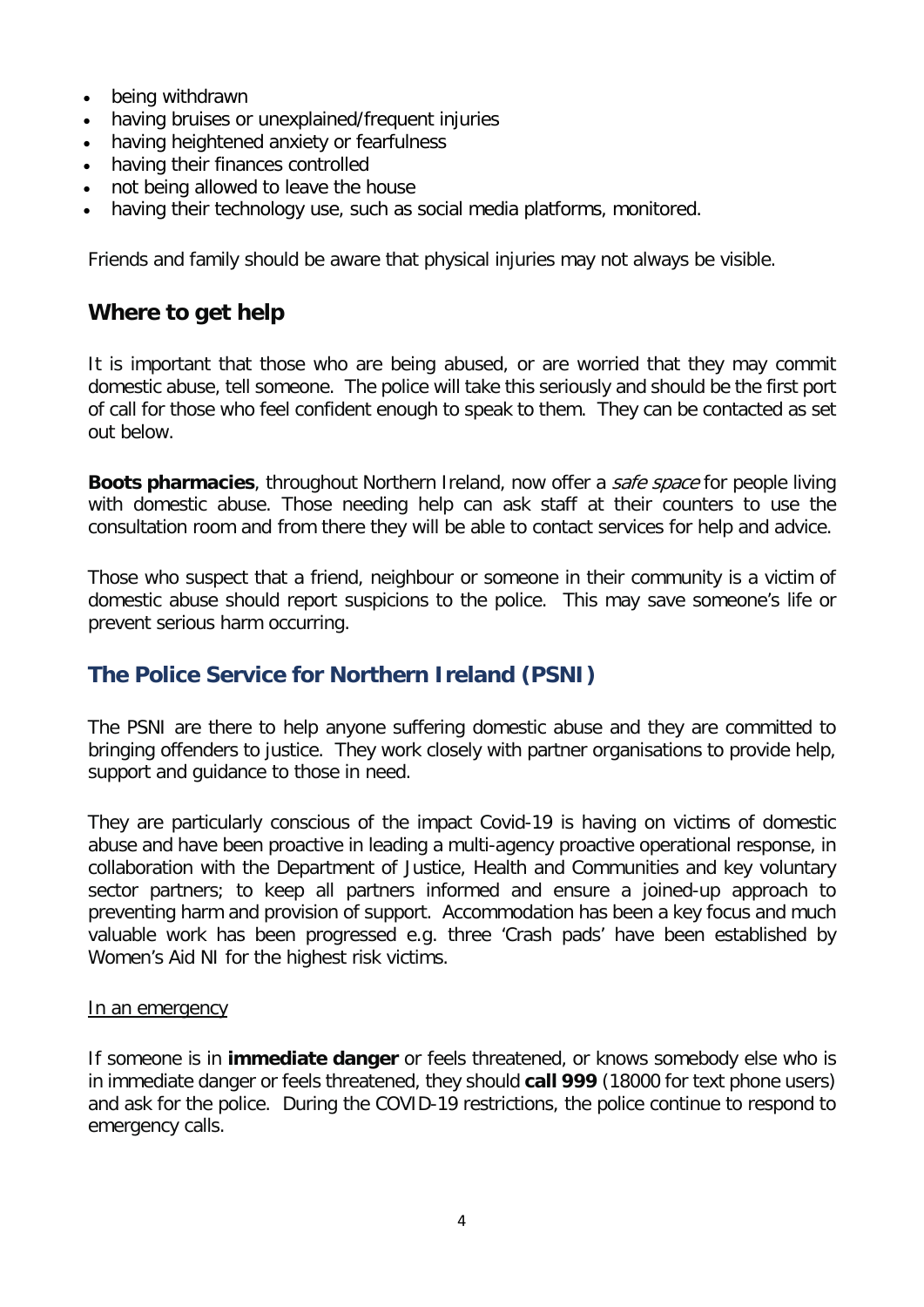If a victim is n in danger, but unable to talk on the phone, they should dial 999 and listen to the instructions. PSNI have a **Silent Solutions** system which enables a 999 mobile caller who is too scared to make a noise, or speak, to press 55 when prompted – to inform police they are in an emergency situation.

#### Non-emergency

Anyone needing assistance or advice concerning domestic abuse in a non-emergency situation can call the PSNI on **101** or call into their local police station. They can also contact the police online.

For further information:

[www.psni.police.uk/crime/domestic-abuse/what-can-i-do/](http://www.psni.police.uk/crime/domestic-abuse/what-can-i-do/)

# <span id="page-4-0"></span>**The Domestic & Sexual Abuse Helpline**

The Domestic & Sexual Abuse Helpline is a freephone confidential service available 24 hours a day, 7 days a week across Northern Ireland. It will provide support in both emergency and non-emergency situations.

The Helpline is funded by three government departments – Health, Justice and Communities and offers support, help, information and referral to victims, as well as to concerned friends, family and professionals. It is specifically for domestic and sexual abuse and will refer those presenting with other issues to appropriate services. Those callers from outside Northern Ireland will be directed to other regional support services.

Contact the 24 hour Domestic & Sexual Abuse helpline for support on:

© 0808 802 1414 (Freephone)

 $\boxtimes$  [help@dsahelpline.org](mailto:help@dsahelpline.org)

[www.dsahelpline.org](http://www.dsahelpline.org/) (web chat)

If necessary assistance can be provided in alternative languages.

It is safe to make a call to the helpline from a landline as the number is not traceable by dialling 1471 and the number will not show up on a phone bill. No one will therefore know the call was made.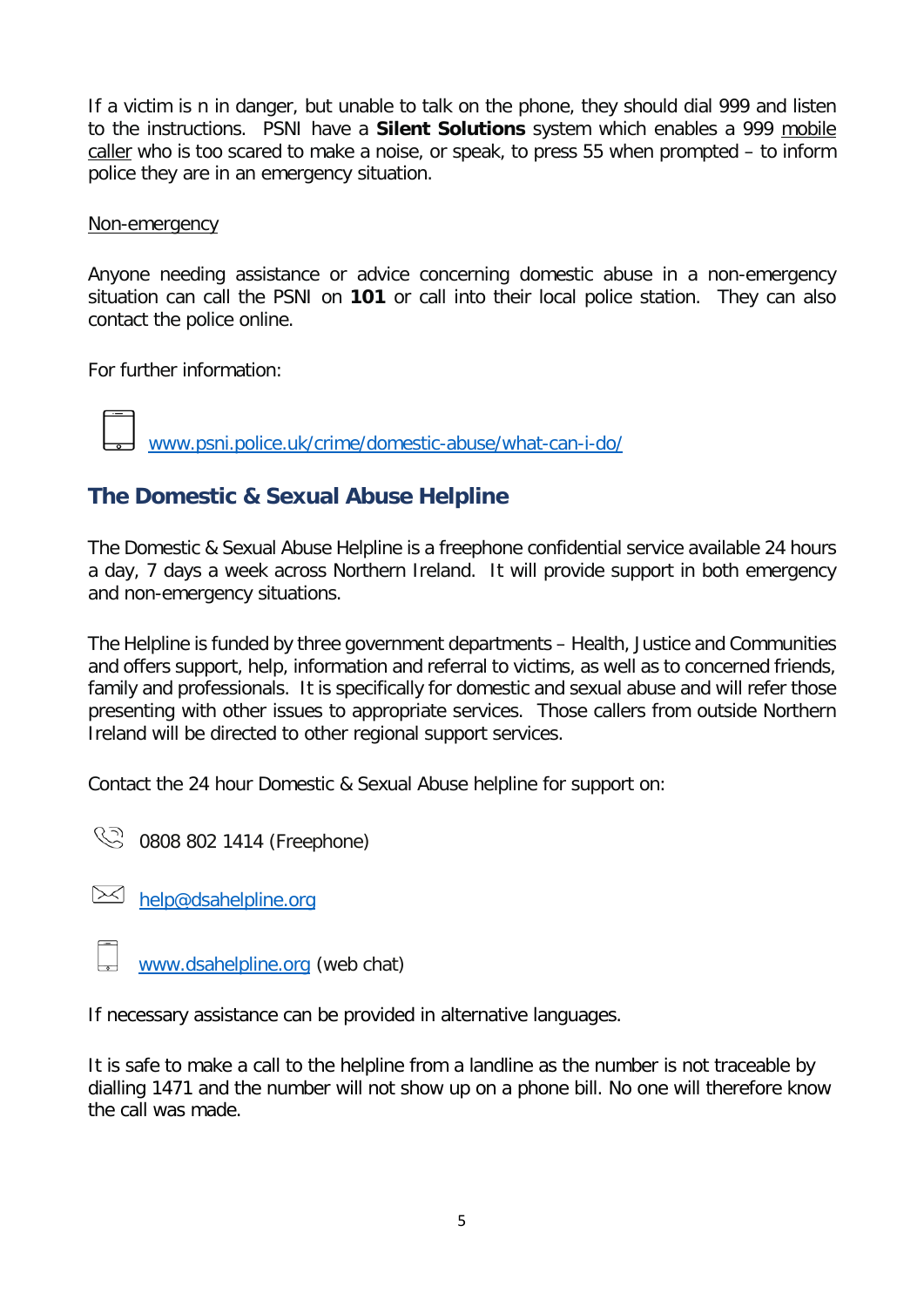### <span id="page-5-0"></span>**Victim Support NI**

Victim Support NI is an independent charity which helps people affected by crime. They offer a free and confidential service, whether or not a crime has been reported and regardless of how long ago the event took place.

During the COVID-19 outbreak their physical offices are closed, but they are still open for business and offering support services.

Victim Support NI believes that with support and help, survivors of domestic abuse can be empowered to move on from the impact of abuse. They don't just help men and women who've recently experienced domestic abuse, they will provide support and advice months or even years afterwards. This includes support during any criminal proceedings, through Victim Support NI's Witness Service, which supports victims through the court process; or if someone has been injured as a result of a crime, offers support to submit a criminal injury compensation claim to the Compensation Services.

They also offer specialist advocacy support in relation to sexual violence. Their Independent Sexual Violence Advocates (ISVAs) can support someone to report a crime to the police and through the criminal justice process.

Their services are all confidential, free and available to anyone who has experienced domestic abuse. They can help, regardless of whether the police or anyone else has been told about the abuse and the support they offer will be tailored to an individual's specific needs.

Victim Support NI can be contacted on:

02890 243133 or 02871 370086. Or via Live Chat (9am – 5pm) on [www.victimsupportni.com/about-us/contact-us/](http://www.victimsupportni.com/about-us/contact-us/) and clicking on the 'chat' icon.

[belfast@victimsupportni.org.uk](mailto:belfast@victimsupportni.org.uk) or [foyle@victimsupportni.org.uk](mailto:foyle@victimsupportni.org.uk)

[www.victimsupportni.com/help-for-victims/domestic-violence/](http://www.victimsupportni.com/help-for-victims/domestic-violence/)

#### <span id="page-5-1"></span>**Women's Aid**

Women's Aid is a voluntary organisation addressing domestic and sexual violence and providing services for women and children. It is made up of nine local Women's Aid groups and Women's Aid Federation Northern Ireland. Each Women's Aid group offers a range of specialist services to women, children and young people who have experienced domestic abuse.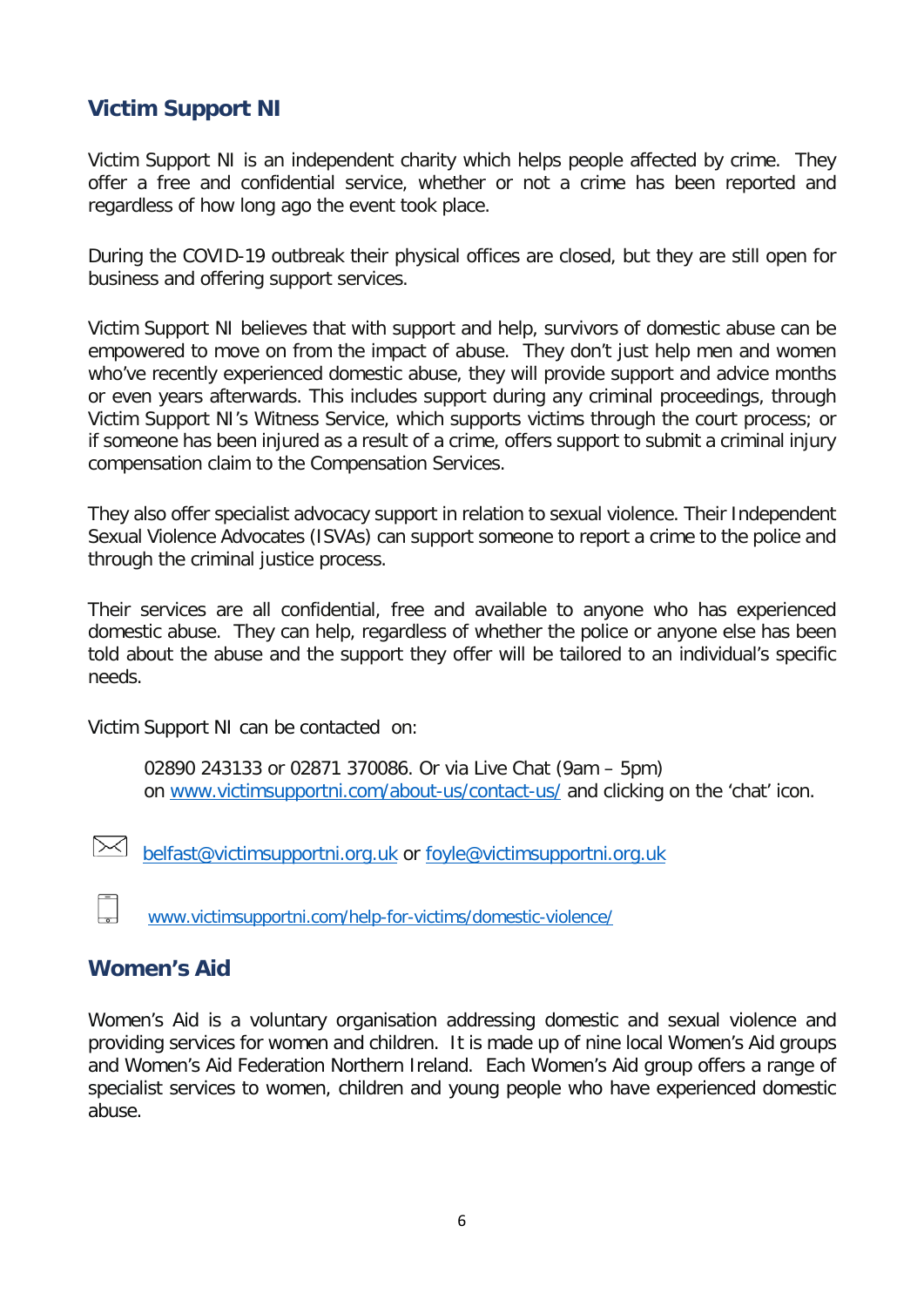Women's Aid services remain open across Northern Ireland, although they are having to operate differently during the Covid-19 restrictions. Their nine local groups continue to provide emergency accommodation and outreach support services to women, children and young people experiencing domestic abuse throughout Northern Ireland.

If someone is looking for help and support from Women's Aid they can find details of their local organisation, including how to contact them at [www.womensaidni.org/get-help/local](http://www.womensaidni.org/get-help/local-groups/)[groups/](http://www.womensaidni.org/get-help/local-groups/)

Women's Aid Federation can be contacted on:

رتر کا 02890 249041

[info@womensaidni.org](mailto:info@womensaidni.org) (E-mails sent to this address are **not** confidential)

www.womensaidni.org

#### <span id="page-6-0"></span>**Nexus NI**

Nexus NI offer services and support to people who have been affected by sexual abuse in any form, and their services are delivered across Northern Ireland. They provide counselling in 38 locations locally, deliver and support education and training programmes and manage the 24 Hour Domestic & Sexual Abuse Helpline.

While Covid-19 has led to a change in how Nexus NI deliver their services, as most of their staff are now working remotely, they are still open for business. From 23 March 2020 all of their counsellors have offered telephone and online counselling to their clients instead of face-to-face counselling. Updates regarding their services can be found on their Facebook page and Twitter feed.

The Nexus Admin team (queries) can be contacted on:

 $\mathscr{C}$ 02890 326803 or e-mail [info@nexusni.org](mailto:info@nexusni.org)

The [Domestic & Sexual Abuse Helpline](https://www.facebook.com/dsahelpline/?__tn__=K-R&eid=ARCECNoSrqOL1NcrEBIlL61Ca3RiPndn0FRjp_ANWDXb6_2jnb30iMJ6YVejR_8IeAn7pPEaGMnW-ZQv&fref=mentions&__xts__%5B0%5D=68.ARCikSdbFwMCP0OjVBe7jmE5coM67McEmYYJzcFnmoogd9ck17CEwDJ43eeF1M-zht3kV6eWjzQurHjQaX4W_fxgHmknAp-OJnaCTnSn8JPVVmxDwX3QGyiiyuUp-s6z3nrfAzchnkLrioffZWBinCWBPUTolw_vsAqSVZsoiKxIk9PJ5KVfjFK7hDJT0XC5-GYptOgqYpzpO6yThzysV6lPZnDdJ-s_CUjFL4ekjUGONfdY482Lf7blwwpfRKm2W7sU-efGJbFz-k_nz8zkpwiw9w5NDt2GeticV4AHyu2JfUWNBPH8ABVrP4i1lBnQM297Q2gHFNKBoJoA7l4Gpg_FBiTQvMS4rw) operates 24/7 and can provide information and support via phone, email and webchat. The Helpline can be contacted in the following ways:

Call 0808 802 1414, or e-mail [help@dsahelpline.org](mailto:help@dsahelpline.org) or visit [www.dsahelpline.org](http://www.dsahelpline.org/)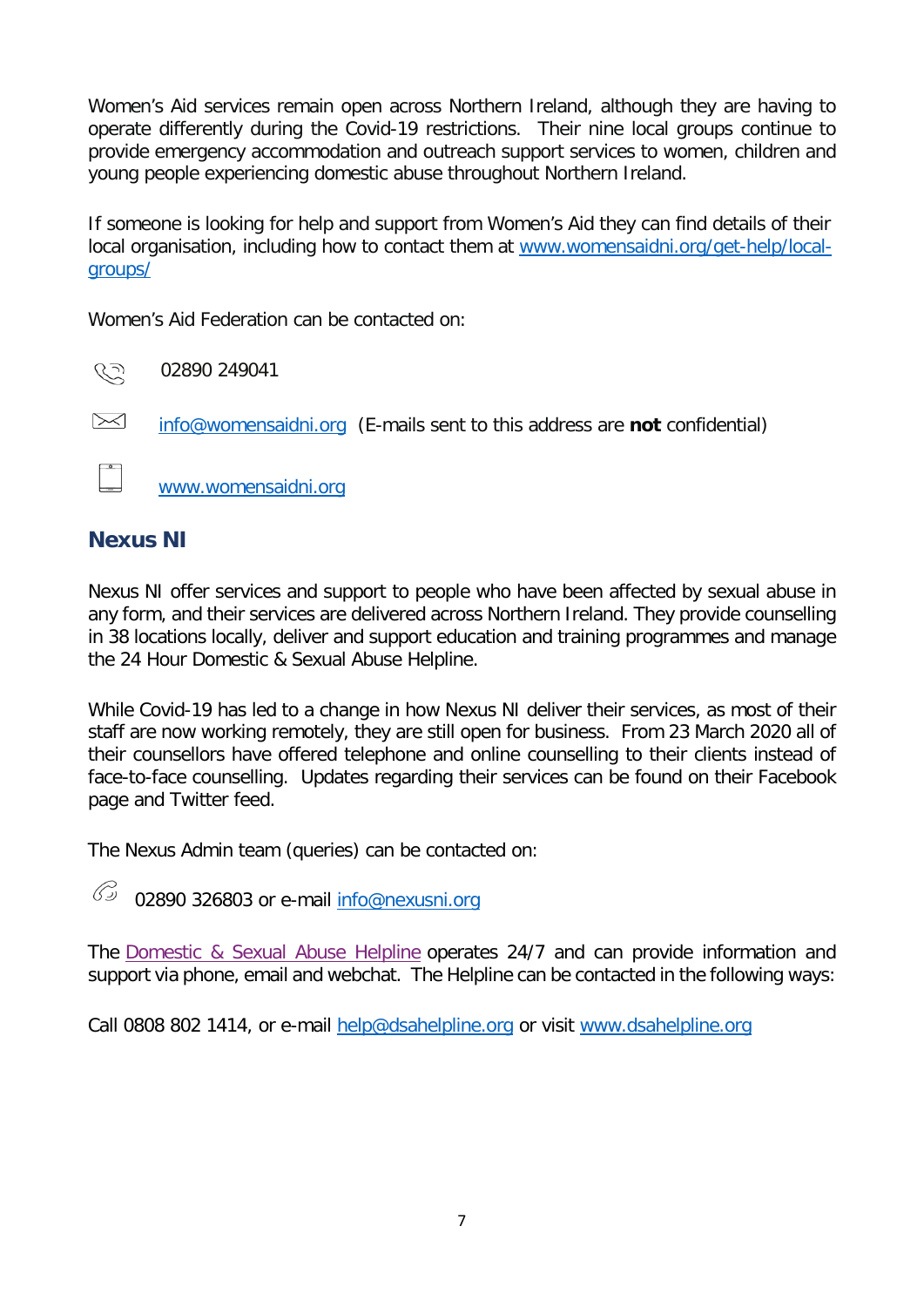## <span id="page-7-0"></span>**The Men's Advisory Project NI (MAP NI)**

MAP NI provides support, guidance and counselling services for men experiencing domestic abuse or men who have previously left a violent or abusive relationship and who are still experiencing its effects. Their services are offered across Northern Ireland from various bases. They will provide information and signpost to other organisations (voluntary, community and statutory) that can help.

They also offer a range of services, to both men and women, who want assistance and support in dealing with their anger. The anger management services can be delivered through one-to-one counselling or via an anger management group programme.

MAP NI continue to offer their services during the COVID-19 restrictions and have secured additional emergency accommodation with the Northern Ireland Housing Executive, to support male victims of domestic abuse during the pandemic. MAP can be contacted on:

CS

Belfast 02890 241929, Foyle 028 71160001

▷ [info@mapni.co.uk](mailto:info@mapni.co.uk)

[www.mapni.co.uk](http://www.mapni.co.uk/)

### <span id="page-7-1"></span>**Men's Action Network (MAN)**

Men's Action Network supports and promotes the health and well-being of men offering services within the greater Western Trust Area and now securely online throughout NI. MAN offer counselling, support, benefits advice, advocacy and additionally a range of services addressing men's health and wellbeing education and promotion.

As an integral part of our service delivery (MAN) provides a specialist counselling helpline and specialist counselling for male victims of domestic, sexual and coercive behaviour.

Available weekdays, 9am to 4pm. **02871 226530**

MAN also offer an early intervention behavioural change program which includes anger awareness and individual counselling sessions for men who recognise and are willing to take responsibly for behaviour which is in the very early stages of becoming abusive. (Not open to any man who has a current or pending conviction for any form of abusive behaviour against a partner or child)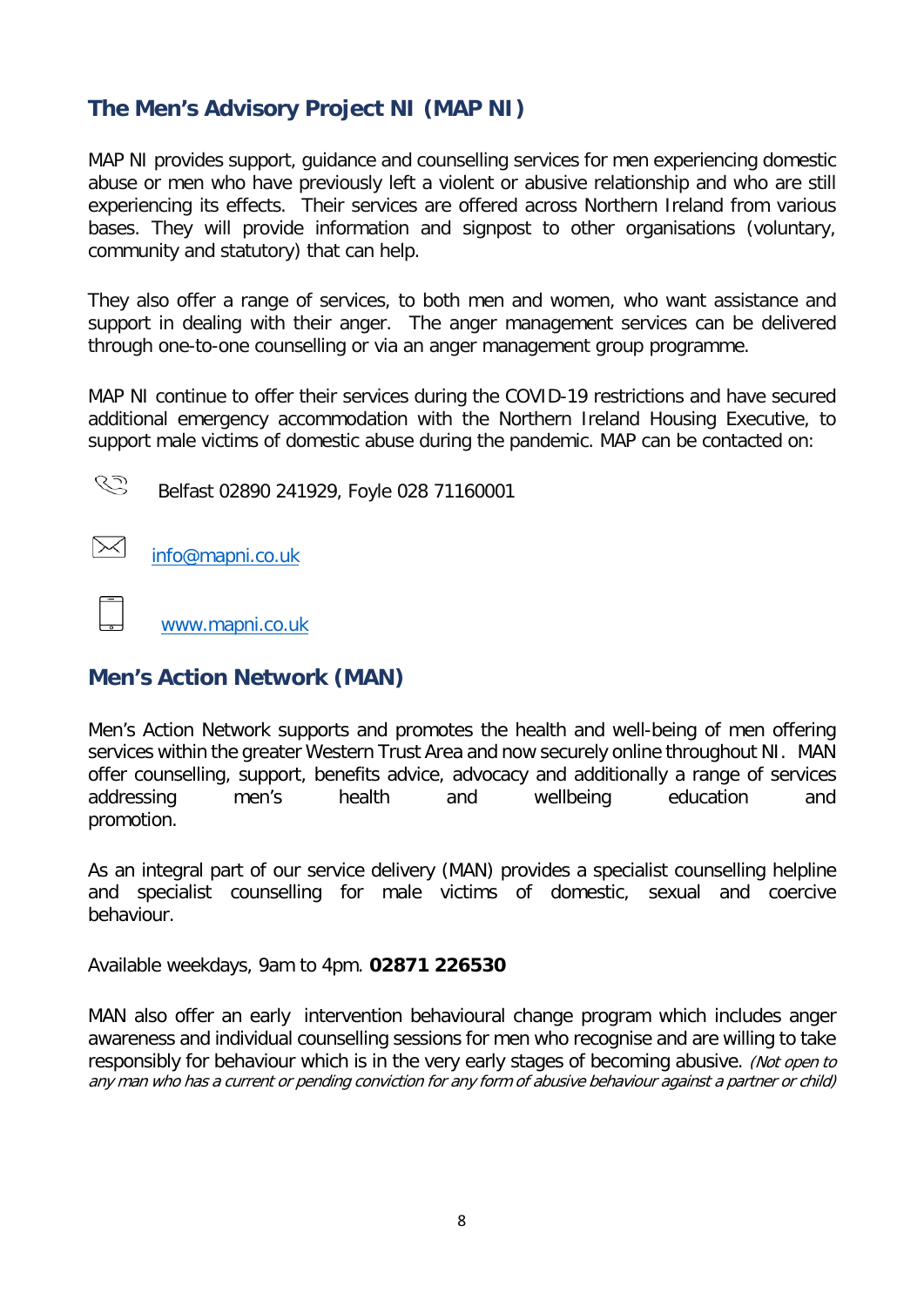MAN can be contacted on:



## <span id="page-8-0"></span>**The Rainbow Project NI**

The Rainbow Project works to improve the physical, mental and emotional health and wellbeing of lesbian, gay, bisexual and/or transgender people in Northern Ireland. They have two centres, in Belfast and Foyle.

Domestic abuse in any relationship is wrong. Someone who is gay, lesbian or transgender may feel more vulnerable or be afraid about disclosing abusive behaviour in their relationship because they are worried they will not be taken seriously. Intimate family members are capable of this abuse as well as intimate partners. The abuse may be physical or be emotional and controlling. It may involve using someone's sexual orientation, gender identity and relationship as a weapon.

Rainbow Project NI has put in place an advocacy service which offers support in total confidence and which can provide information about other support services available.

Rainbow Project NI can be contacted on:

CS Belfast: 02890 319030, Foyle: 02871 283030

[info@rainbow-project.org](mailto:info@rainbow-project.org)

[www.rainbow-project.org/abuse](http://www.rainbow-project.org/abuse)

### <span id="page-8-1"></span>**Cara-Friend**

Cara-Friend has been serving the LGBTQ+ community in Northern Ireland for over 40 years, providing regional LGBTQ+ youth groups, one-to-one support, awareness training for professionals and volunteers, community development, the LGBT Switchboard and the LGBTQ+ inclusive schools programme.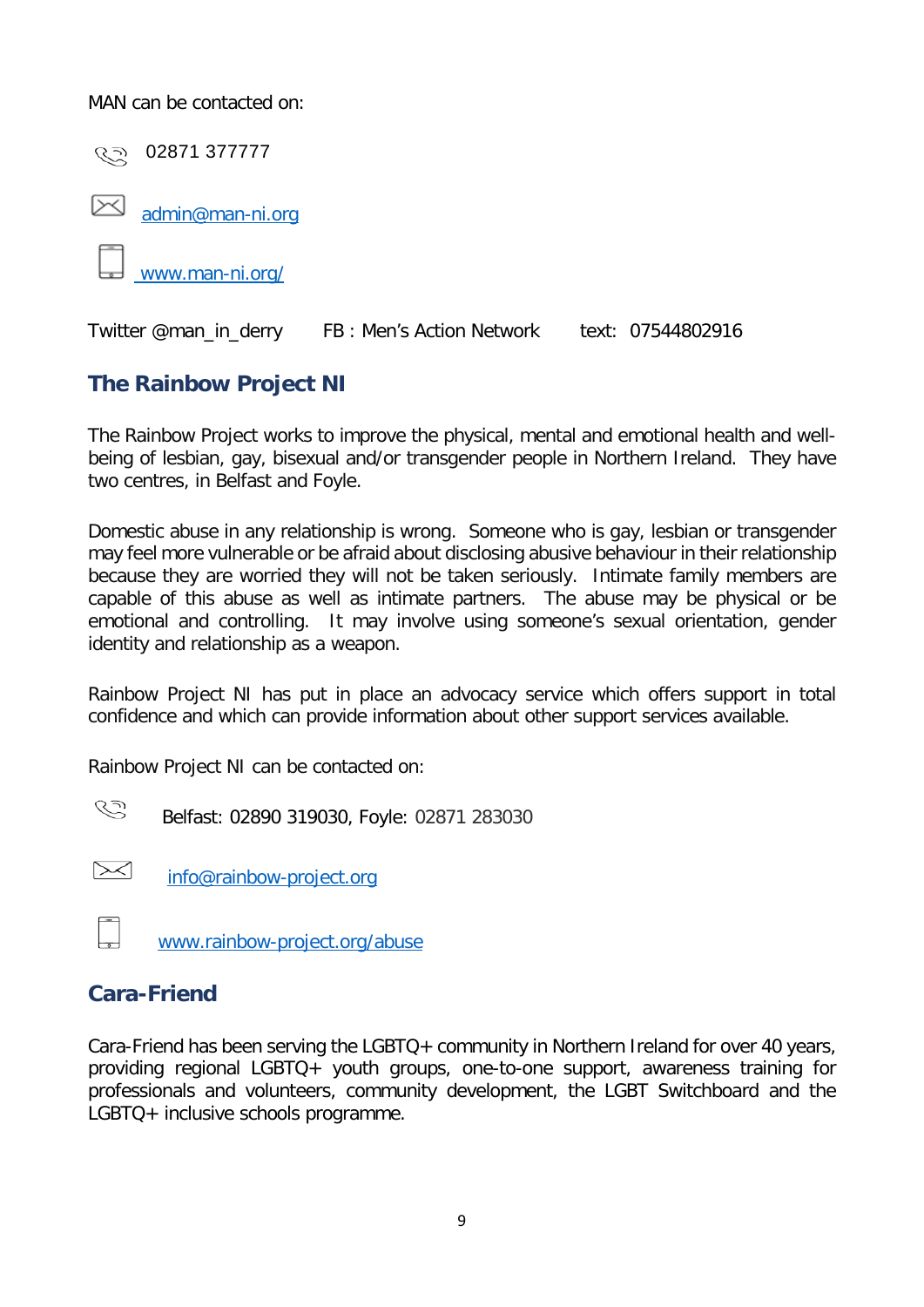Although offices are currently closed, due to the coronavirus pandemic, their team are working from home and can be contacted by email. All services are confidential. Cara-Friend can be contacted on:



**[admin@cara-friend.org.uk](mailto:admin@cara-friend.org.uk)**

 $\overline{\phantom{a}}$ [www.cara-friend.org.uk/](http://www.cara-friend.org.uk/)

**S** If someone is in distress or needs help or support out of hours, call Lifeline on 0808 808 8000.

# <span id="page-9-0"></span>**HERe NI**

HERe NI is a community organisation and registered charity based in Belfast. They support lesbian and bisexual women and their families in many ways such as providing information, peer support, training facilitation and offering a community space for meeting. HERe NI can be contacted on:

९२२ 02890 249452

[tracey.mcdowell@hereni.org](mailto:tracey.mcdowell@hereni.org)

www.here875008472.wordpress.com/

# <span id="page-9-1"></span>**Relate NI**

Relate NI provides a service to individuals, couples or families experiencing violence or abuse in their relationships. They offer services or interventions as part of an ongoing assessment, as a series of counselling sessions or programmes delivered to individuals.

Relate has increased availability of their trained counsellors to support relationships and in addition they have developed specific advice and guidance for couples and families to help them maintain healthy relationships during self-isolation, social distancing and in dealing with other concerns they may during the Covid-19 pandemic. Relate NI can be contacted on:



028 90323454



[office@relateni.org](mailto:office@relateni.org)



[www.relateni.org/domestic\\_violence\\_and\\_abuse\\_services](http://www.relateni.org/domestic_violence_and_abuse_services)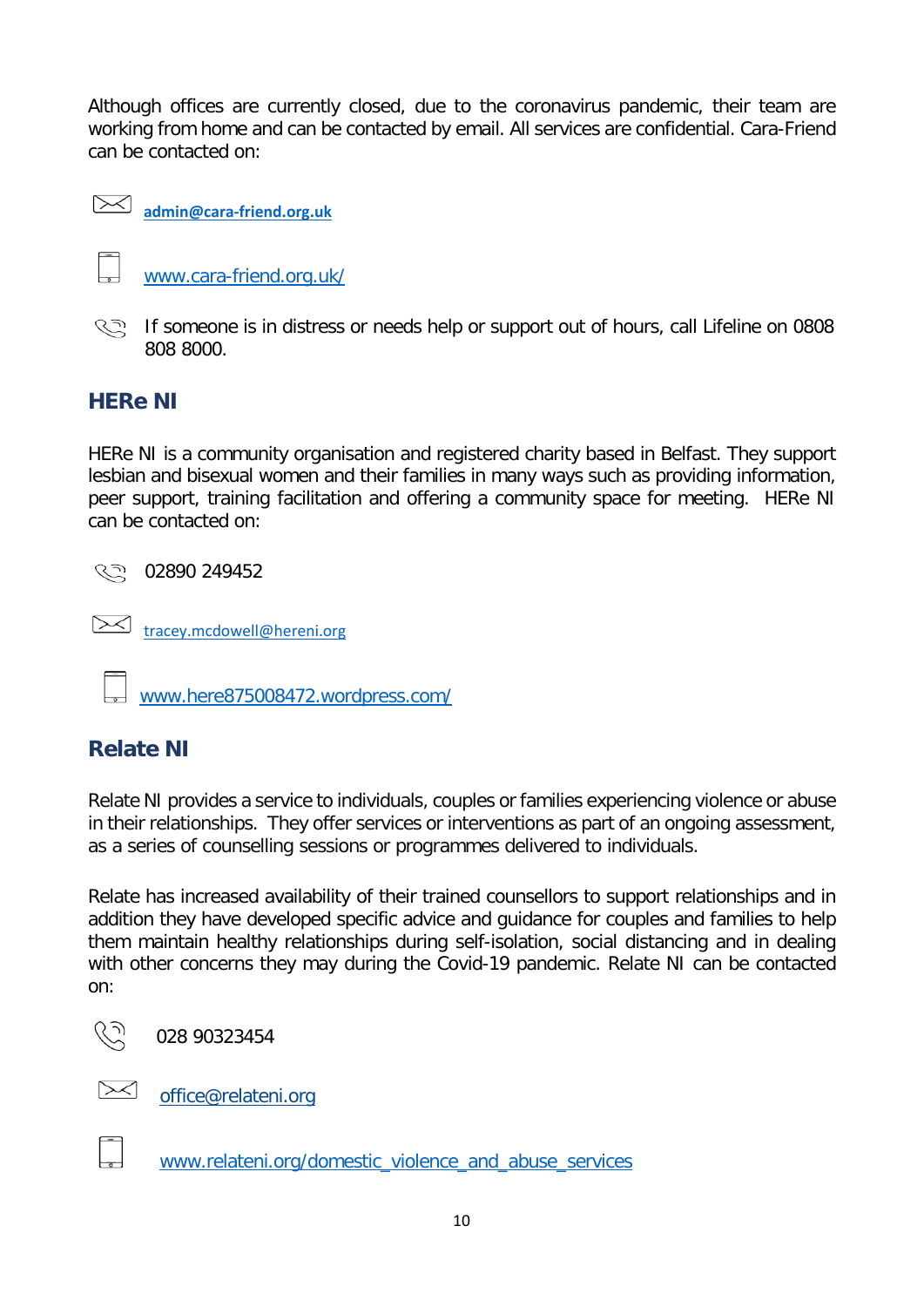### <span id="page-10-0"></span>**Chayn**

This is a global volunteer network addressing gender-based violence, by creating and providing resources online. It aims to help women experiencing abuse find the right information and support they need to take control of their lives. It identifies manipulative situations and how friends can support those being abused.

The on-line help and resources are provided in a number of languages and their website can be viewed at:

www.chayn.co

### <span id="page-10-1"></span>**Sexual Assault Referral Centre – The Rowan**

**The Rowan** is the regional Sexual Assault Referral Centre for Northern Ireland. It is jointed funded by the Department of Health and the PSNI. It delivers a range of support and services, 24-hours each day to children, young people, men and women who have been sexually abused, assaulted or raped – whether this happened in the past or more recently.

There are a number of ways someone can access help and support from The Rowan:

- **Remum** The Rowan can be accessed through the police. If someone has been sexually assaulted, they can report this to the police directly by telephoning 999 or 101. They will arrange for them to visit The Rowan to discuss and receive the support and services they need.
- C Contact The Rowan directly, without any police involvement, by telephoning 0800 389 4424 (freephone from landlines). A friend or family member or any professional or support worker can be asked to make that first call on their behalf.

[www.therowan.net](http://www.therowan.net/)

### **Children and Young People**

Witnessing and experiencing domestic abuse can have a serious impact on a child's longterm health and it is a top priority for us that vulnerable children and young people remain safe during Covid-19 restrictions. If someone is concerned that a child is at risk of harm they should inform Children's Social Care or contact the police, if they believe the child is in immediate danger, by ringing 999.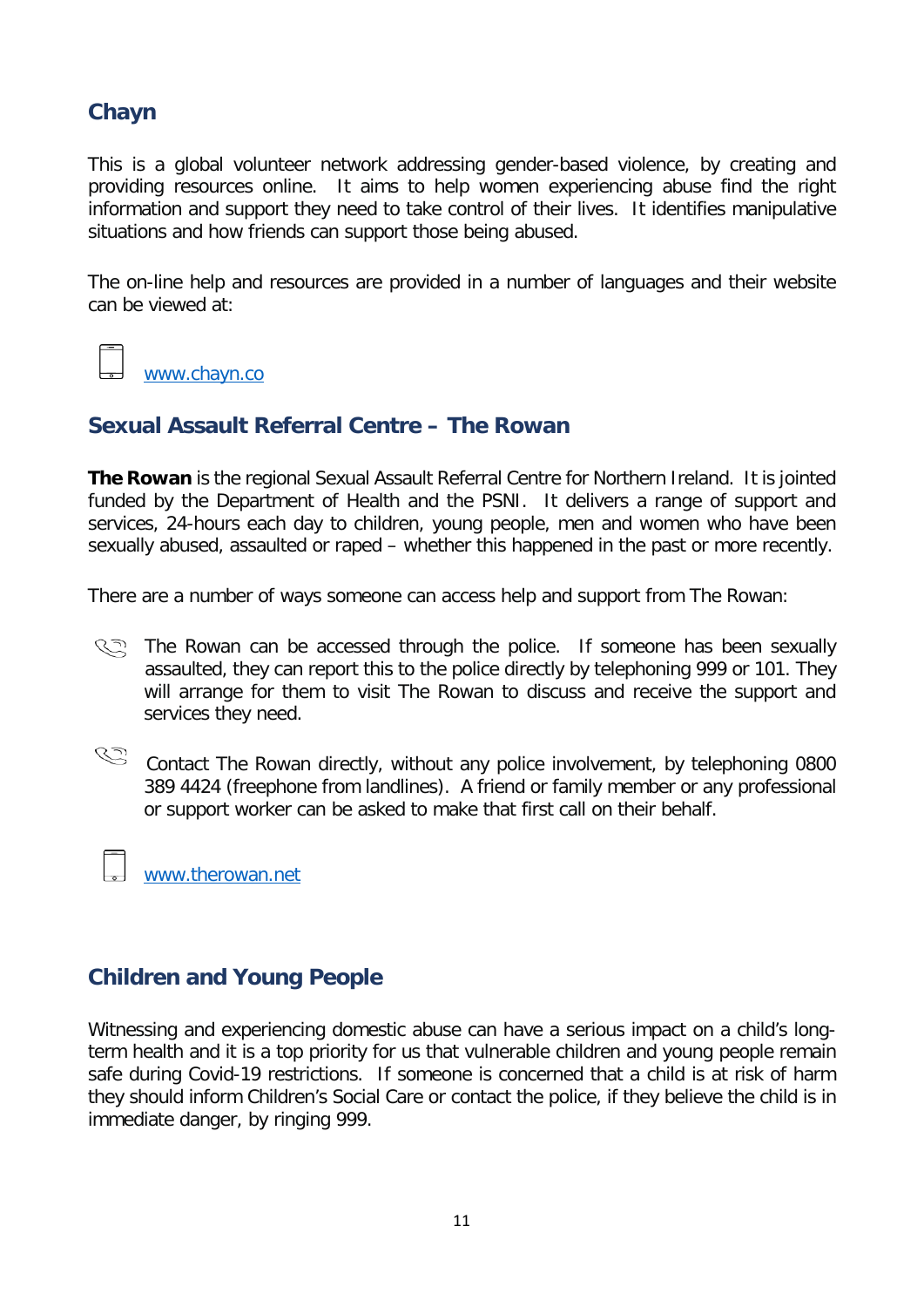To contact Children's Social Care for Northern Ireland, ring the Gateway Service teams, for the area where the child lives, their contact details are available using the following link: [Gateway Service Teams contact details.](https://www.nidirect.gov.uk/publications/gateway-service-teams-contact-details)

|               | 028 9504 9999 | Out of Hours Regional Number                                               |
|---------------|---------------|----------------------------------------------------------------------------|
| 65            | 028 9050 7000 | Belfast Health & Social Care Trust Gateway<br>(out of hours 028 9056 5444) |
| 69            | 0300 1234 333 | Northern Health & Social Care Trust                                        |
|               | 0800 7837 745 | Southern Health & Social Care Trust                                        |
| $\mathcal{C}$ | 0300 1000 300 | South Eastern Health & Social Care Trust<br>(out of hours 028 9056 5444)   |
|               | 028 7131 4090 | Western Health & Social Care Trust                                         |

# <span id="page-11-0"></span>**NSPCC**

The National Society for the Protection of Children (NSPCC) offers a free and confidential, 24-Hour, Helpline NSPCC - [Child protection helpline](https://www.nidirect.gov.uk/contacts/contacts-az/nspcc-national-society-prevention-cruelty-children-child-protection-helpline) for adults who are concerned about a child or young person.

It is available for anyone with concerns about a child and provides professional advice and support.

The NSPCC offer a Therapeutic Recovery Service to children and young people aged 4 - 17 years, who have experienced sexual abuse. Referrral can be made through Social Services, The Rowan Centre, GPs, CAMHs or young people can self-refer. NSPCC can be contacted on:

0808 800 5000

 $\bowtie$  [help@nspcc.org.uk](mailto:help@nspcc.org.uk)

[www.nspcc.org.uk/](http://www.nspcc.org.uk/)

# <span id="page-11-1"></span>**Childline**

[Childline](https://www.childline.org.uk/) is available for children and young people to reach out for help and support by phone or using their online chat service. They also provide specific guidance for young people on how to get help and what to do if they are worried about a friend.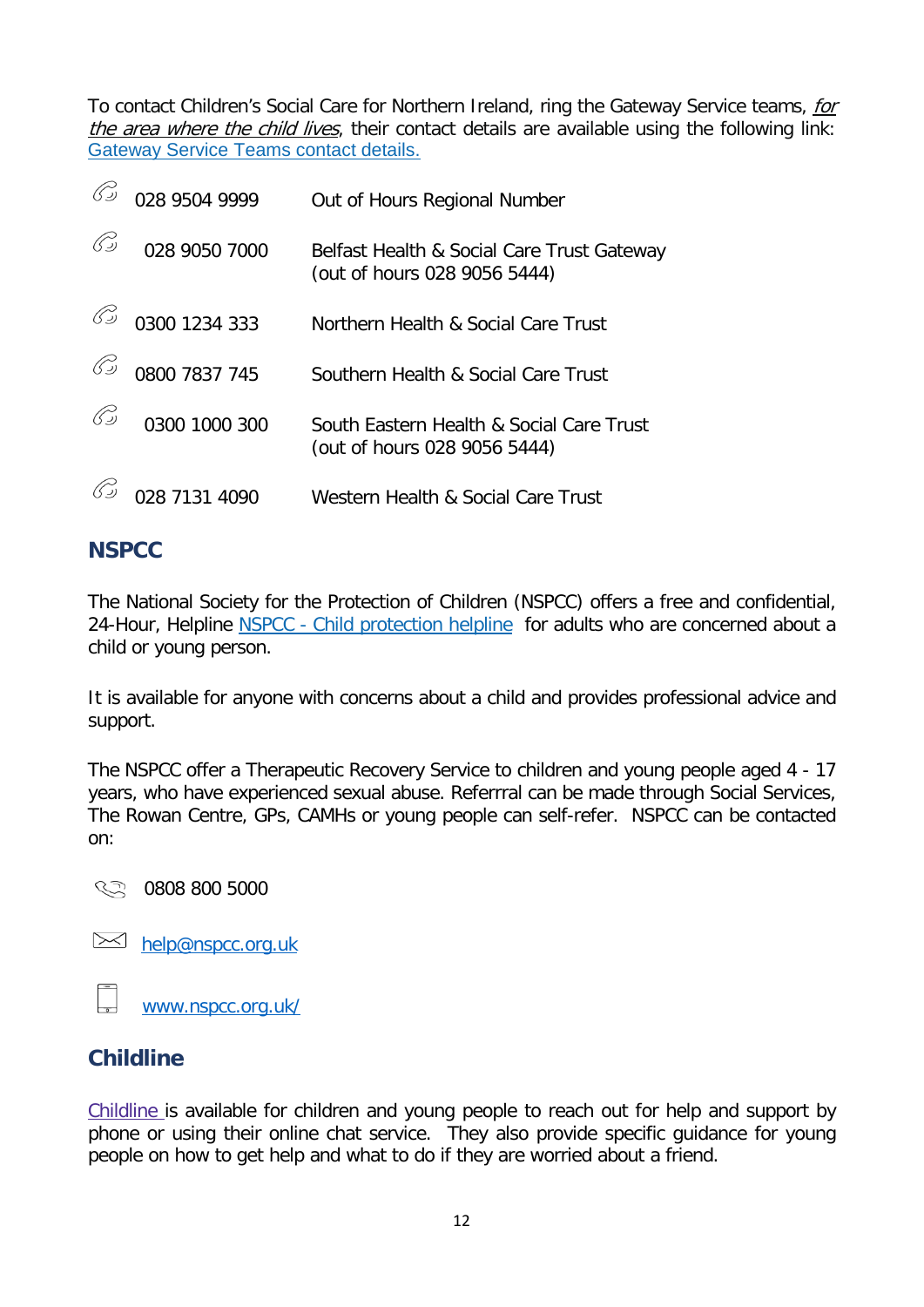Childline can be contacted on:

0800 1111

# <span id="page-12-0"></span>**Barnardo's**

[Barnardo's](https://www.barnardos.org.uk/domestic-abuse) provides support and protection to children, young people and families facing a wide range of issues, including sexual abuse and domestic abuse. Contact details for Barnardo's can be found at:

www.barnardos.org.uk

# **Support for older people**

Domestic abuse can happen at any age, including old age. Some older people may not recognise their experiences as domestic abuse or may find it difficult to ask for help, especially if they are isolated and/or dependent on their abuser.

<span id="page-12-1"></span>**Age NI** is the leading charity for older people in Northern Ireland. They provide a range of support, guidance and advice for people over 50. If someone is living with domestic abuse or is concerned for an older person who may be suffering domestic abuse, they can contact Age NI for advice and guidance. Age NI can be contacted on:

 $\mathbb{S}$ 0808 808 7575 (8am to 7pm, 365 days a year)

[advice@ageni.org](mailto:advice@ageni.org)

[www.ageuk.org.uk/northern-ireland/](http://www.ageuk.org.uk/northern-ireland/)

<span id="page-12-2"></span>**Hourglass Northern Ireland** is part of the UK-wide organisation Hourglass, previously Action on Elder Abuse. It is the only charity in the UK working exclusively on challenging the abuse of older people in all its forms.

It supports those experiencing or at risk of harm, as well as raising awareness and advocating effective prevention of harm.

They recognise and are deeply concerned about the increased risk of abuse and neglect of older people during the widespread lockdown and self-isolation during efforts to tackle the Covid-19 pandemic.

If someone has concerns about themselves or an older person, they can call their helpline, 9am to 5pm, Monday to Friday. Outside these hours, an email can be sent or a message left.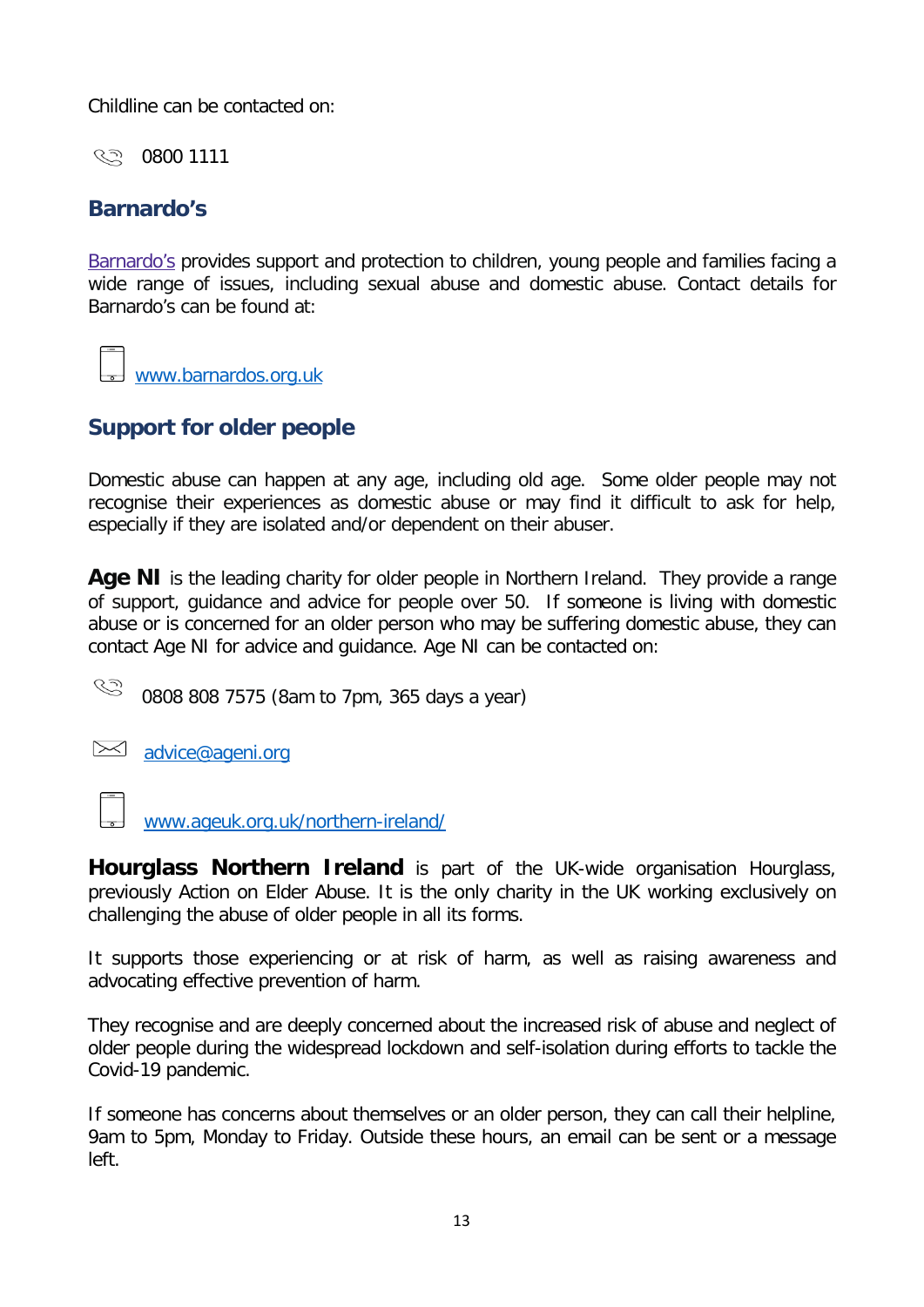Hourglass can be contacted on:

0808 808 8141

[enquiries@wearehourglass.org](mailto:enquiries@elderabuse.org.uk)

www.wearehourglass.org

# **Support for people with disabilities**

<span id="page-13-0"></span>1 in 5 people living in Northern Ireland has a disability (disabilities are not always visible). **Disability Action** are a Northern Ireland charity who work with people with physical disabilities, learning disabilities, sensory disabilities, hidden disabilities and mental health disabilities.

Their head office is in Belfast, with three regional offices in Londonderry/Derry, Dungannon and Carrickfergus. Support for people with disabilities can be contacted on:

|  |  |  |  |  |  |  |  |  |  |  |  |  |  | 02890 297880 |  |  |  | ひっ |
|--|--|--|--|--|--|--|--|--|--|--|--|--|--|--------------|--|--|--|----|

 $\approx$  [hq@disabilityaction.org](mailto:hq@disabilityaction.org)

www.disabilityaction.org

### <span id="page-13-1"></span>**Hearing loss**

For those with hearing loss an emergency SMS service has been developed. Further information relation to this can be found through the below police link.

[www.psni.police.uk/globalassets/contact/emergency\\_sms.pdf](http://www.psni.police.uk/globalassets/contact/emergency_sms.pdf)

### **Housing Advice**

Lots of people are struggling to manage with housing issues because of Coronavirus (Covid-19). Accommodation issues become even more urgent where there is a risk of domestic abuse within the home. Additional emergency accommodation has been made available to men, women and families during the pandemic.